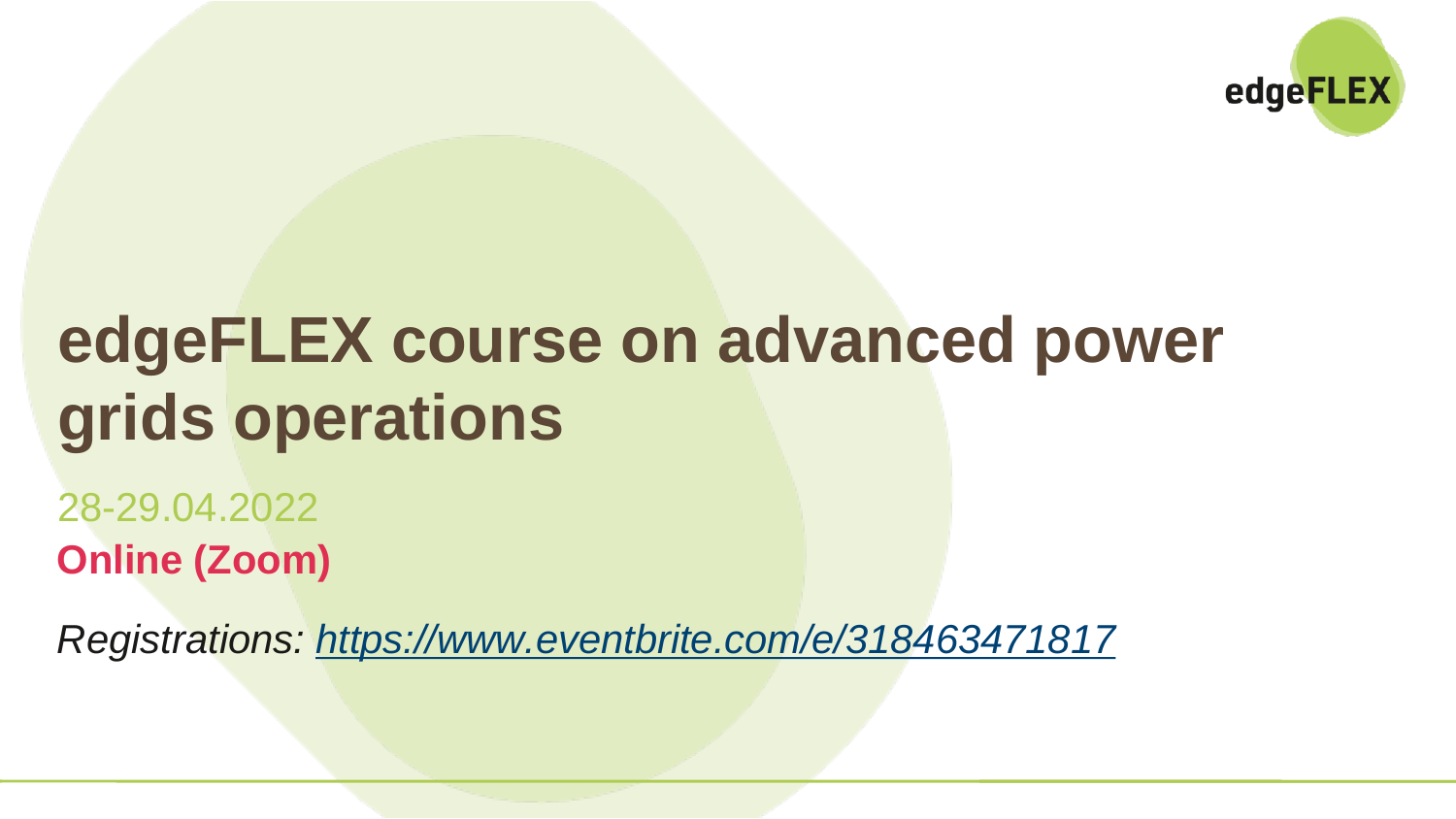# **edgeFLEX course on advanced power grids operations**



Join the edgeFLEX course on advanced power grids operations. The modules will be directed by various energy and power systems experts from edgeFLEX consortium partners, including academia, research institutions and industry backgrounds.

You will have the chance to dig into advanced research concepts for new fast dynamics services for grid management, such as voltage and frequency control in low-inertia power systems, and learn about the application of information and communication technologies to power grids, including 5G communication and edge cloud applications.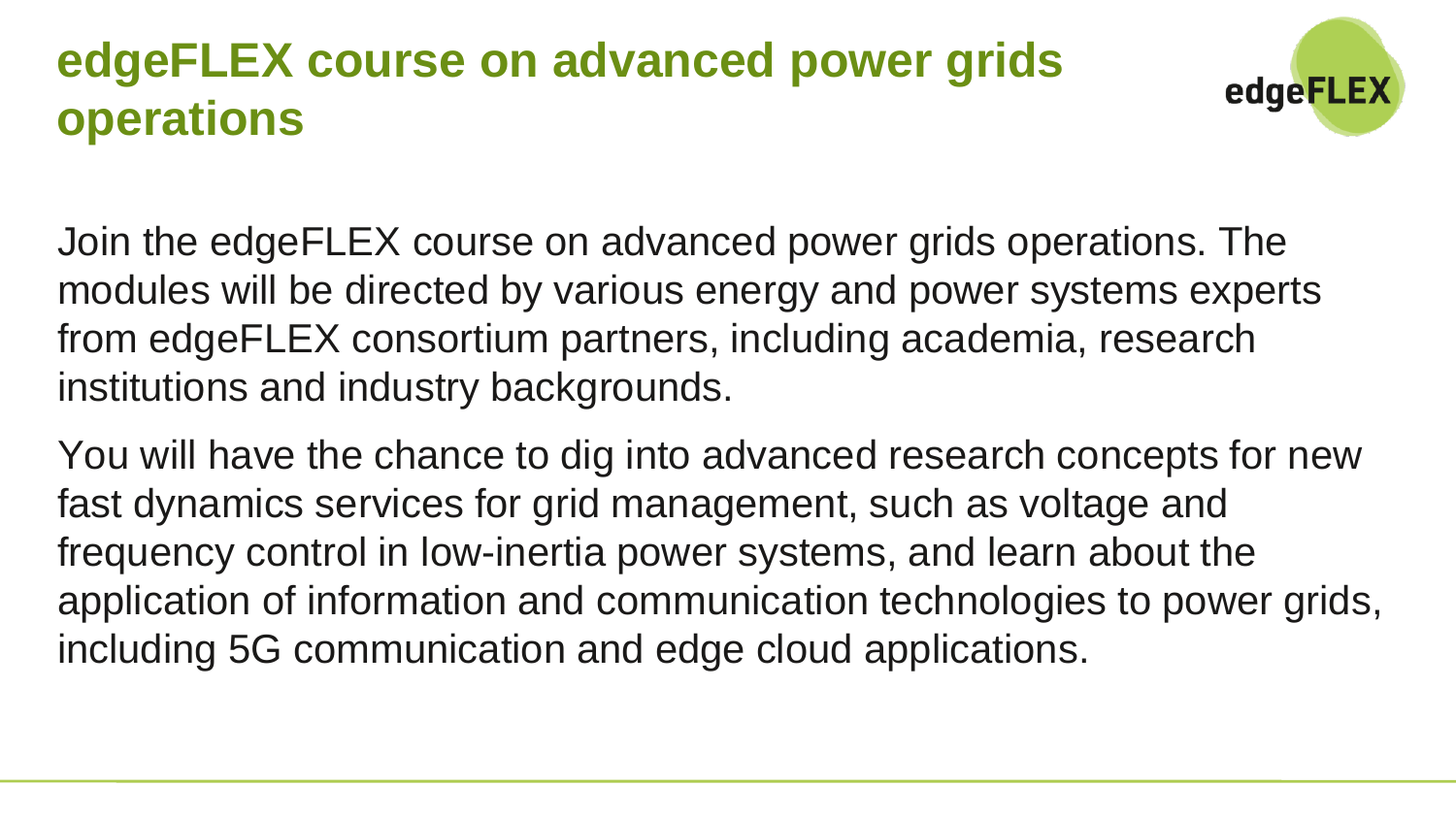## **edgeFLEX course**



The edgeFLEX project aims to further develop the concept of Virtual Power Plants (VPPs) to manage a wider range of generation and storage assets in a new way, by offering a set of fast and dynamic services for flexible grid operations.

This course will address different aspects related to the future grids, spacing from power systems aspects and related research activities to ICT infrastructures supporting and fostering their adoption and deployment. The course will present the developments and results of the edgeFLEX project with respect to research and innovation concepts developed through the project.

The course is offered to energy systems professionals and students. It will provide a free online course making the edgeFLEX results available to any person who would like to follow the project.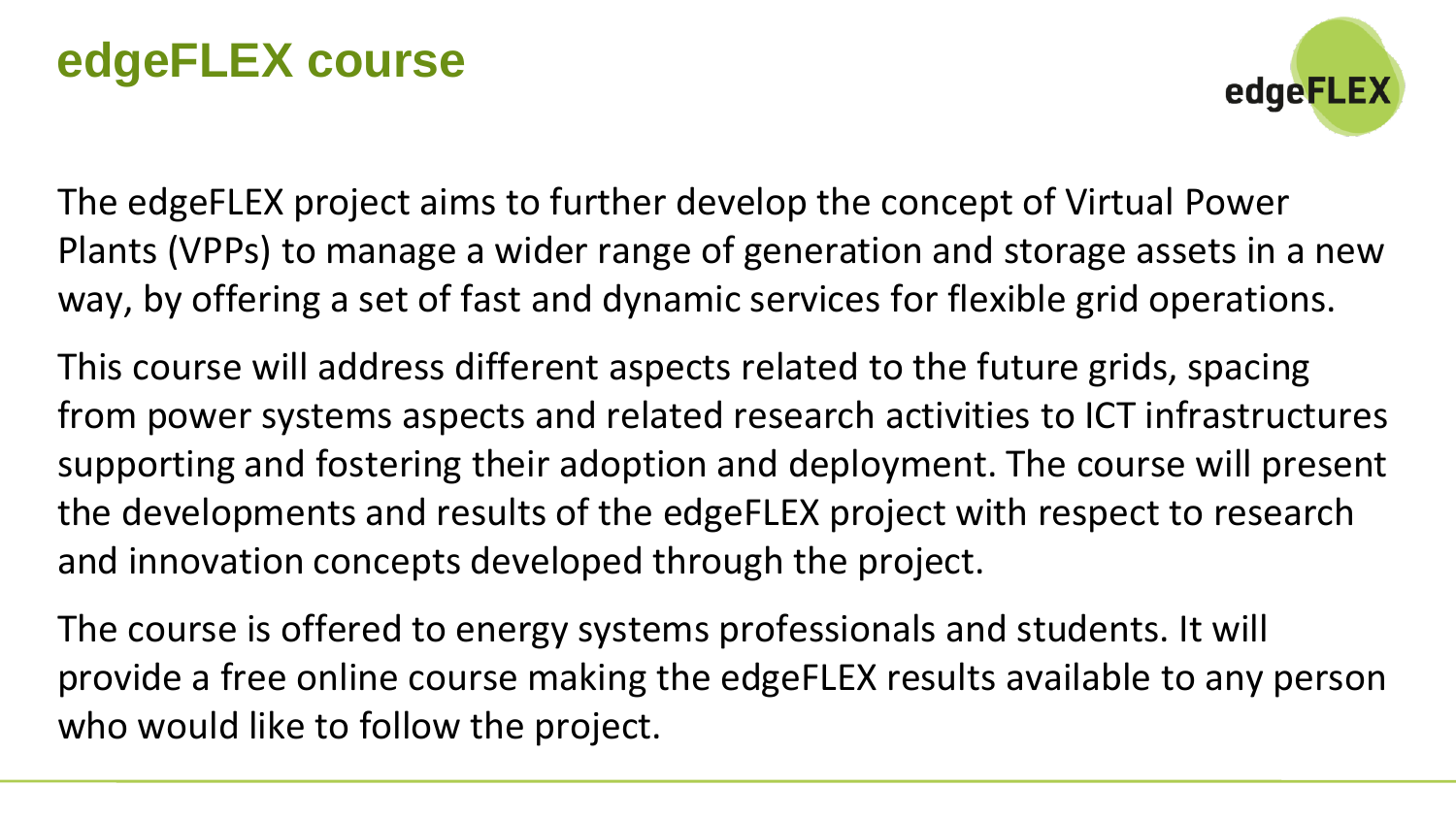#### **Course modules**



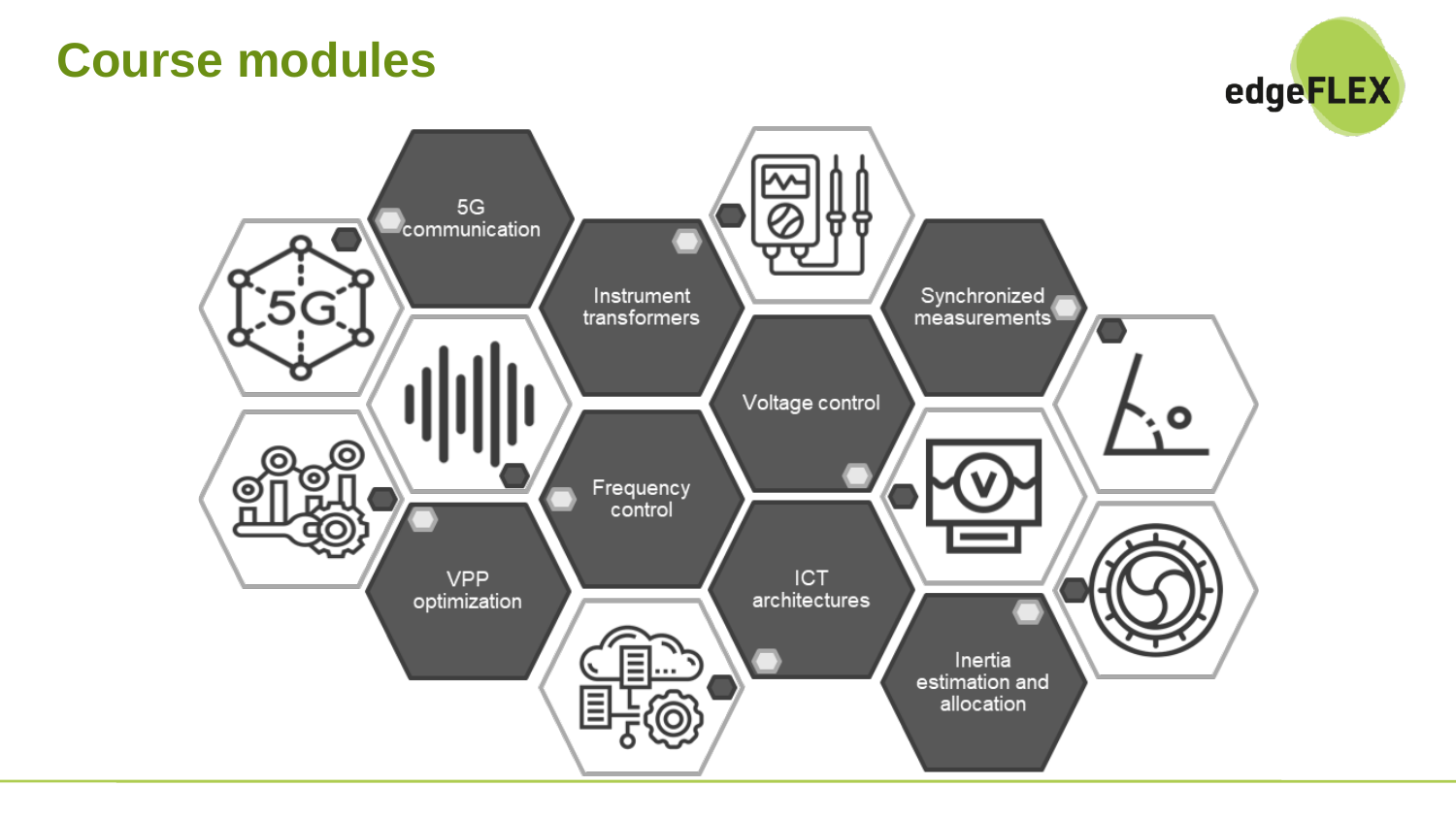# **Day 1 agenda – 28.04.2022 (09:00-13:00)**



| <b>Session</b>                                                                | <b>Presenter</b>                                         | <b>Start</b> | <b>End</b> |
|-------------------------------------------------------------------------------|----------------------------------------------------------|--------------|------------|
| Welcome of participants                                                       | Gianluca Lipari<br>(RWTH Aachen University)              | 09:00        | 09:10      |
| Introduction to edgeFLEX course                                               | <b>Prof. Antonello Monti</b><br>(RWTH Aachen University) | 09:10        | 09:30      |
| 5G in the energy sector                                                       | <b>Fiona Williams and Robert Farac</b><br>(Ericsson)     | 09:30        | 10:20      |
| Coffee break                                                                  |                                                          | 10:20        | 10:30      |
| <b>ICT Architectures in the Smart Grid</b>                                    | David Ryan<br>(Walton Institute)                         | 10:30        | 11:20      |
| Voltage control to mitigate overvoltage events in active distribution network | Edoardo De Din<br>(RWTH Aachen University)               | 11:20        | 12:10      |
| Instrument transformers for Smart Grids                                       | Alessandro Mingotti<br>(University of Bologna)           | 12:10        | 13:00      |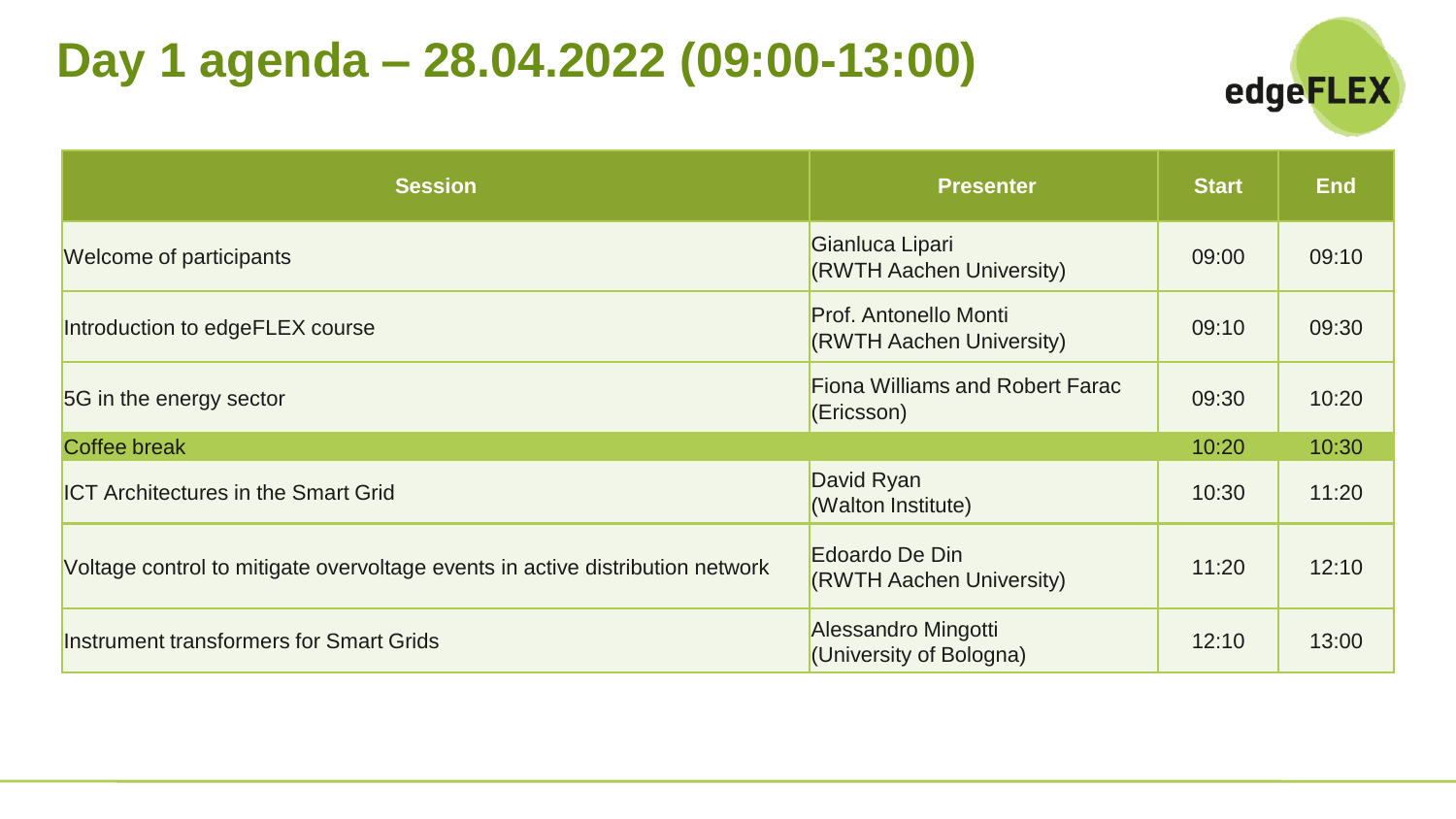# **Day 2 agenda – 29.04.2022 (13:00-17:00)**



| <b>Session</b>                                                                                                     | <b>Presenter</b>                                            | <b>Start</b> | <b>End</b> |
|--------------------------------------------------------------------------------------------------------------------|-------------------------------------------------------------|--------------|------------|
| Welcome of participants                                                                                            | Gianluca Lipari<br>(RWTH Aachen University)                 | 13:00        | 13:10      |
| <b>Frequency Control of Low Inertia Systems</b>                                                                    | <b>Prof. Federico Milano</b><br>(University College Dublin) | 13:10        | 14:00      |
| Inertia Estimation and Allocation of Frequency Support Services in Low-Inertia Diala Nouti<br><b>Power Systems</b> | (RWTH Aachen University)                                    | 14:00        | 14:50      |
| <b>Coffee Break</b>                                                                                                |                                                             | 14:50        | 15:00      |
| Optimal balancing of RES with VPPs in a market environment                                                         | Vadim Omelčenko<br>(Alpig)                                  | 15:00        | 15:50      |
| Cloud-based data processing and low cost synchronized data acquisition                                             | <b>Manuel Pitz</b><br>(RWTH Aachen University)              | 15:50        | 16:40      |
| Conclusion of the course                                                                                           | Gianluca Lipari<br>(RWTH Aachen University)                 | 16:40        | 17:00      |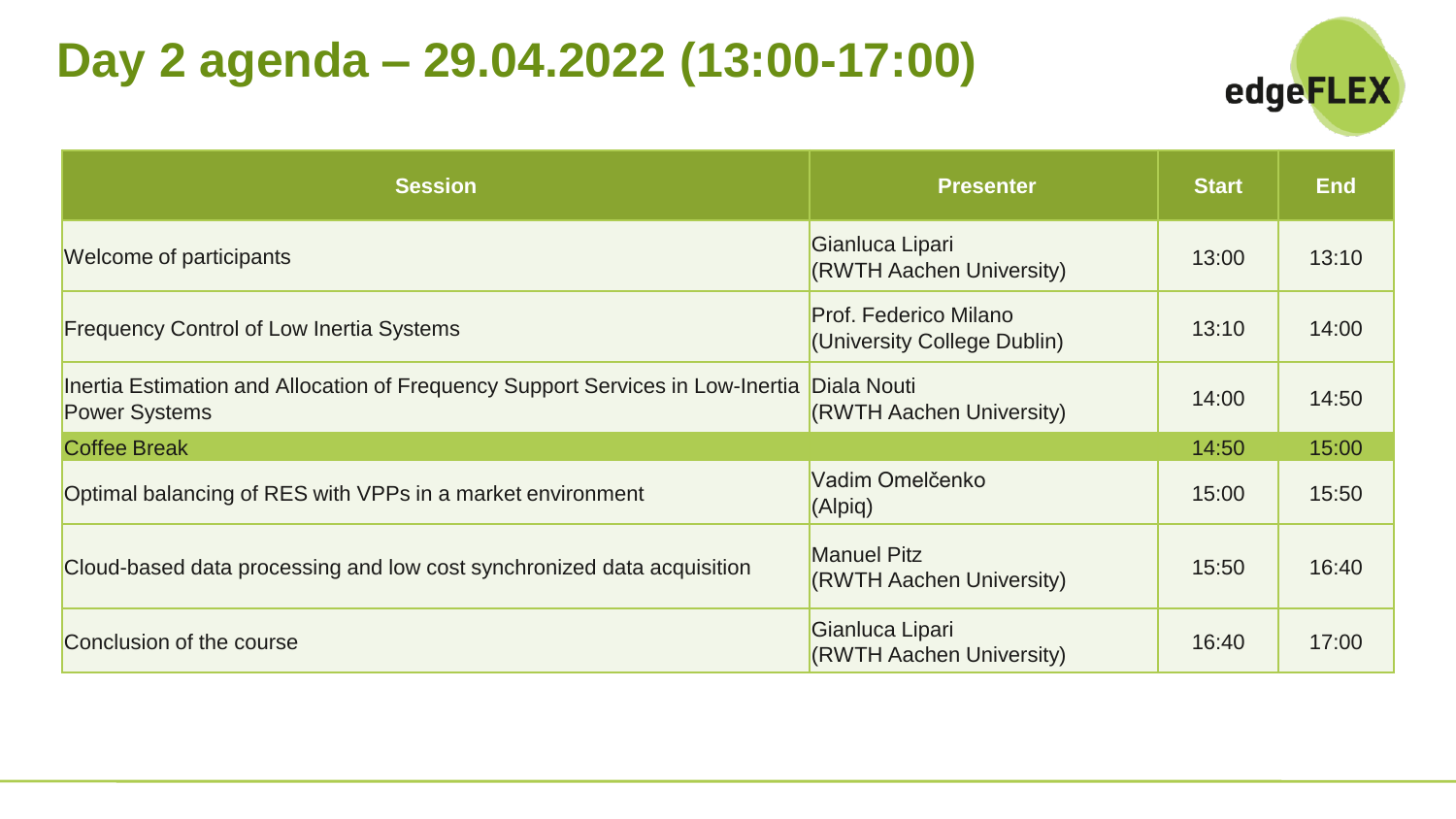

- This module will provide an overview of what 5G is and offers to energy use cases and the typical requirements which 5G has to fulfil to support these use cases.
- The typical configurations of 5G networks for energy use cases will be described and several examples of such solutions will be provided.
- Finally, the results of tests of performance tests of 5G supporting energy use cases of 5G in the energy sector will be described.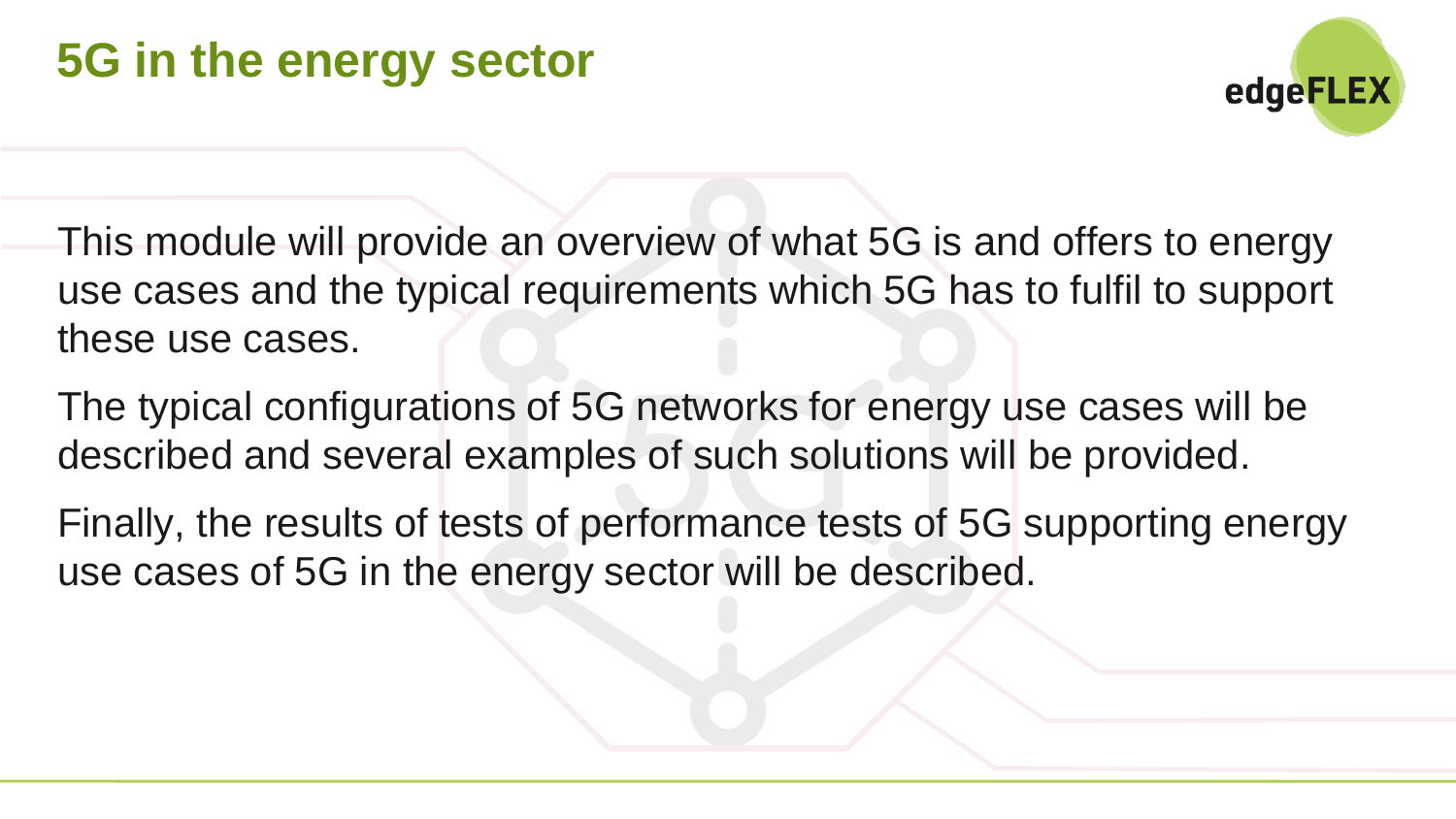

The module will be centred on common ICT architectures (Centralised, Decentralised and Hybrid Mobile edge architectures) and the different scenarios in which they can be deployed.

Additionally, it will be explained how modern software architectures, like micro-service ones, can facilitate such deployments.

Then the edgeFLEX architecture, as one that is designed to be flexibly deployed in Centralised, Decentralised and Hybrid Mobile edge architectures, will be presented and how, with the implementation of PBGM, it can even be instantiated across company boundaries in a safe and managed way.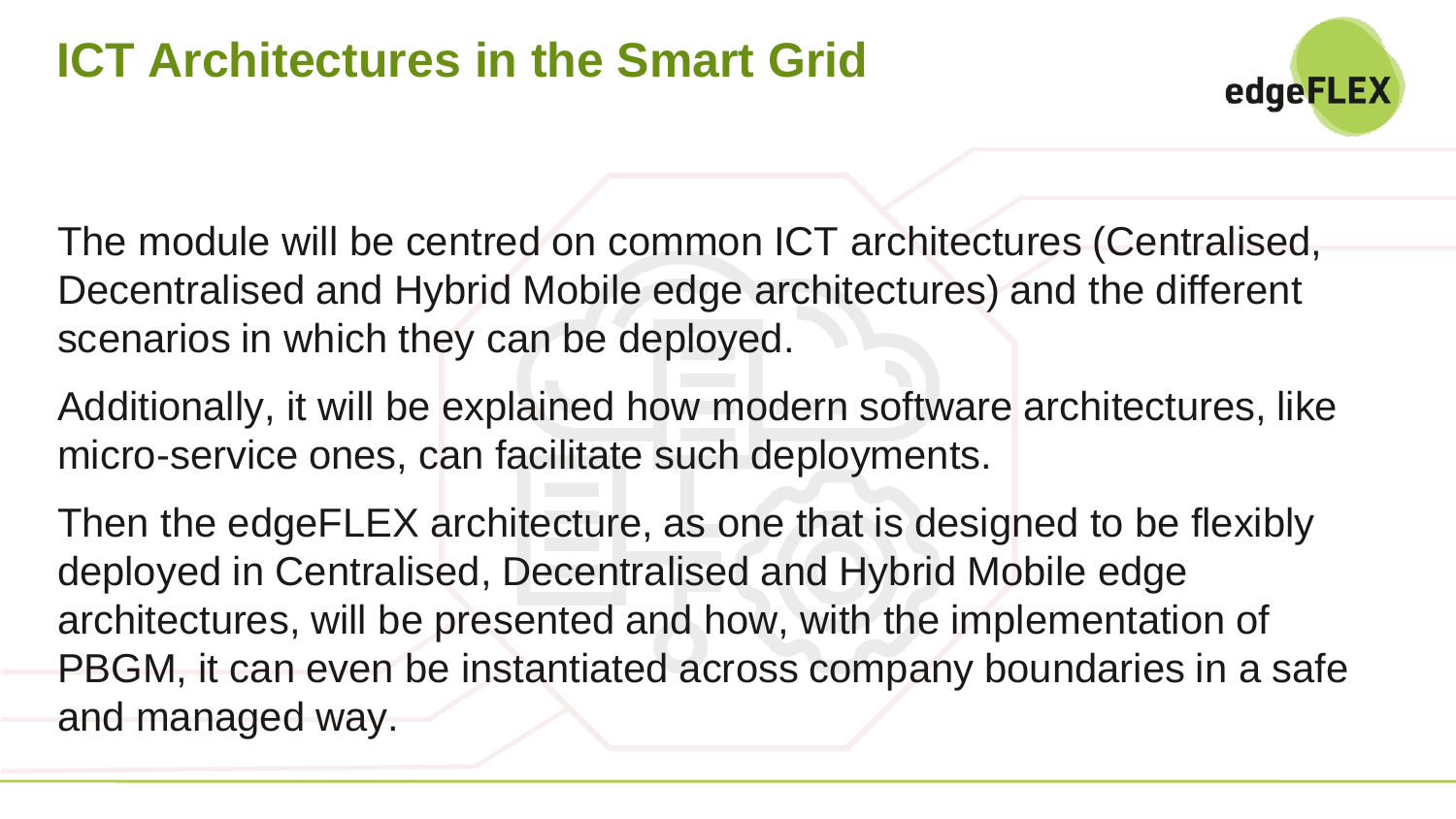# **Voltage control to mitigate overvoltage events in active distribution network**



This module will present an overview of voltage control solutions applied to distribution networks with a high number of distributed generators (DG) installed.

Starting with a problem description, the module will classify different control implementations and present simulation results.

In addition, the module will address the integration of voltage control in a cloud environment.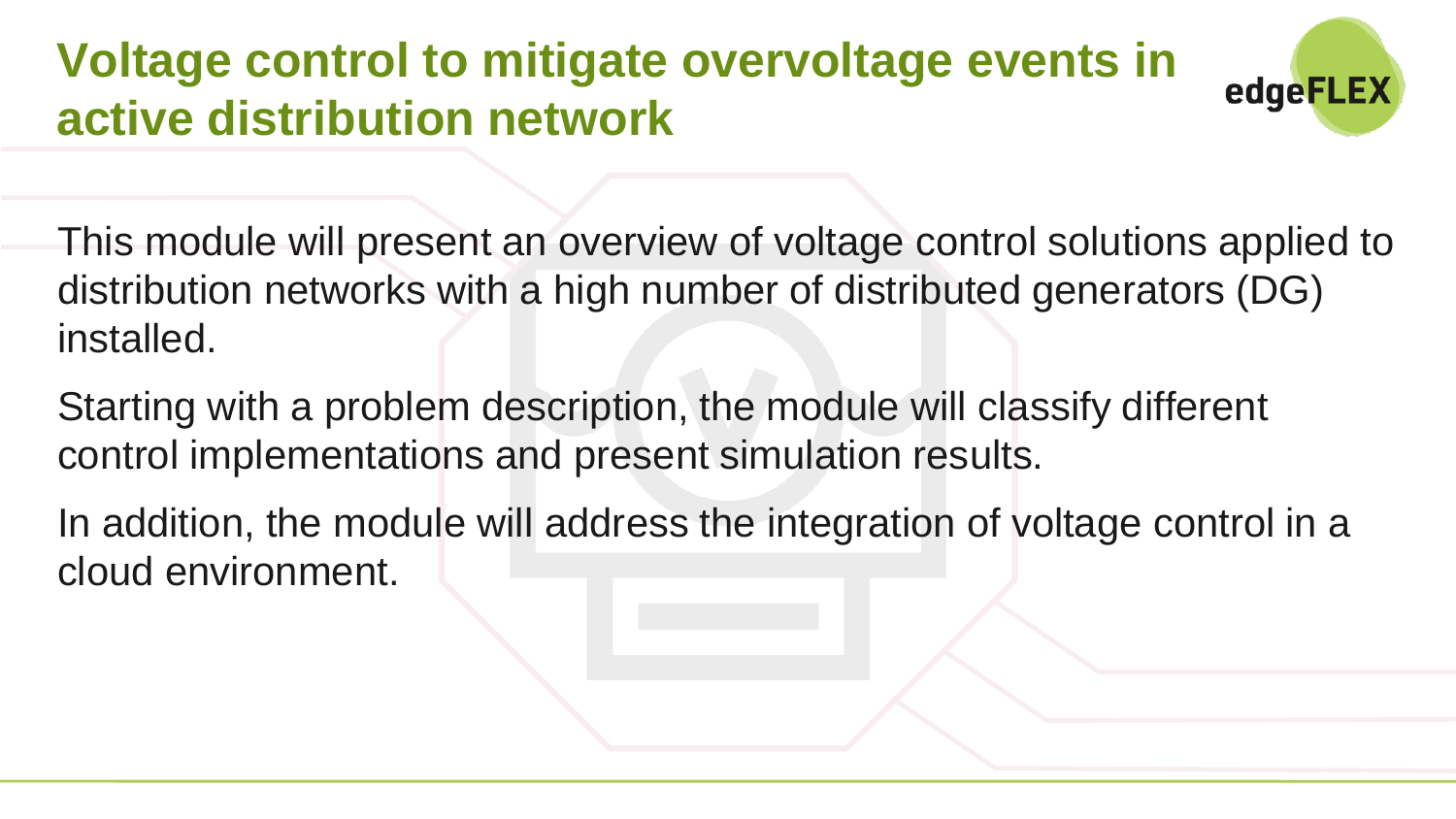#### **Instrument Transformers for Smart Grids**



Smart Grids are possible only if measurements are performed. It is essential, though, to perform accurate measurements with accurate instrumentation.

Therefore, this module introduces the main technologies adopted for the measurement of current and voltage signals in the nodes and branches of the Power Network.

Pros and cons of the different solutions are described to better understand which instrument is suitable depending on required applications.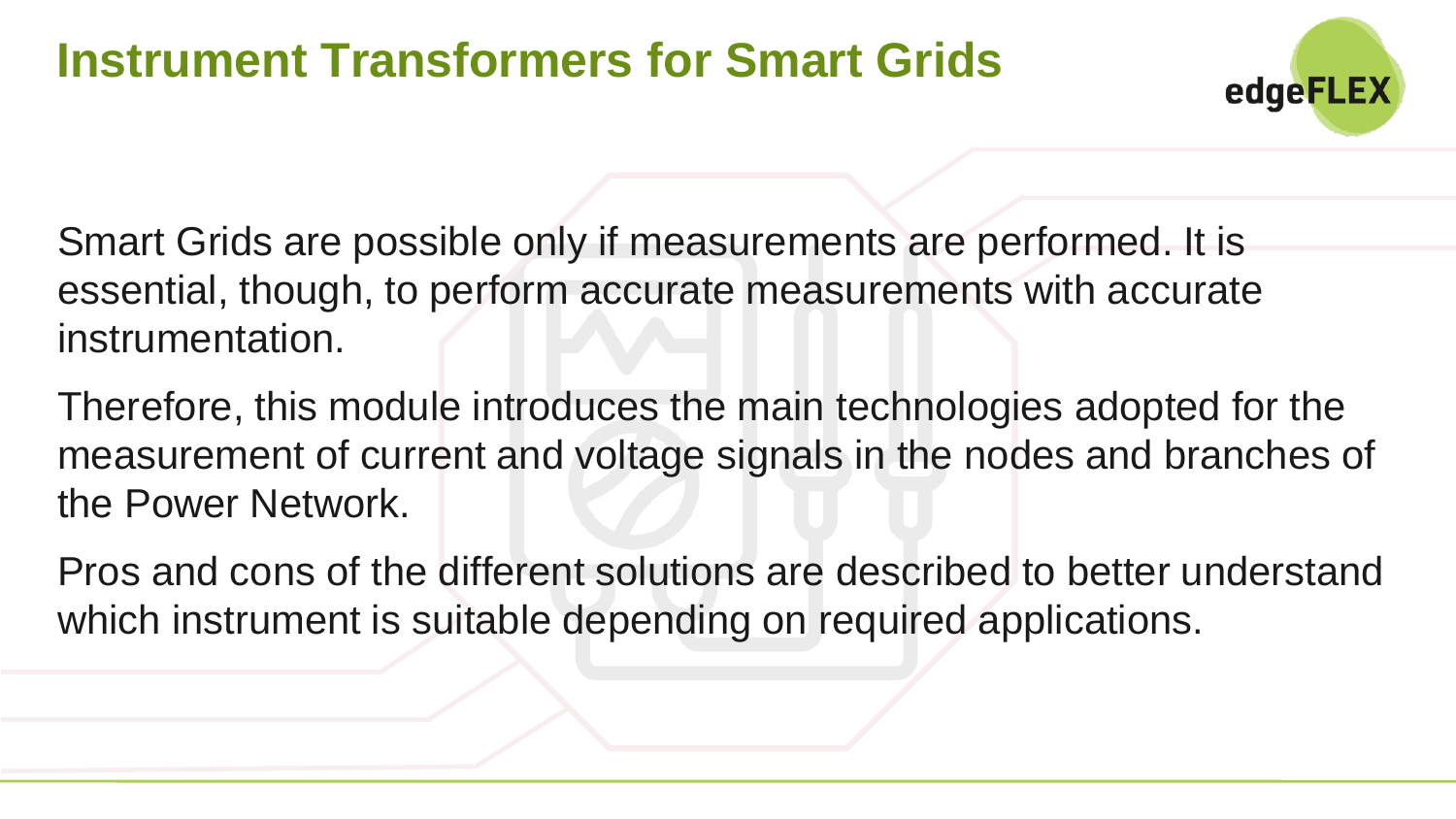### **Frequency Control of Low Inertia Systems**



The module is organized into two parts.

The first part provides an overview of low inertia systems and the challenges that have to be solved for an efficient frequency control through converter-interfaced generation and energy systems.

The second part describes the novel concepts of complex and geometric frequency and show some applications to distributed energy resources and virtual power plants.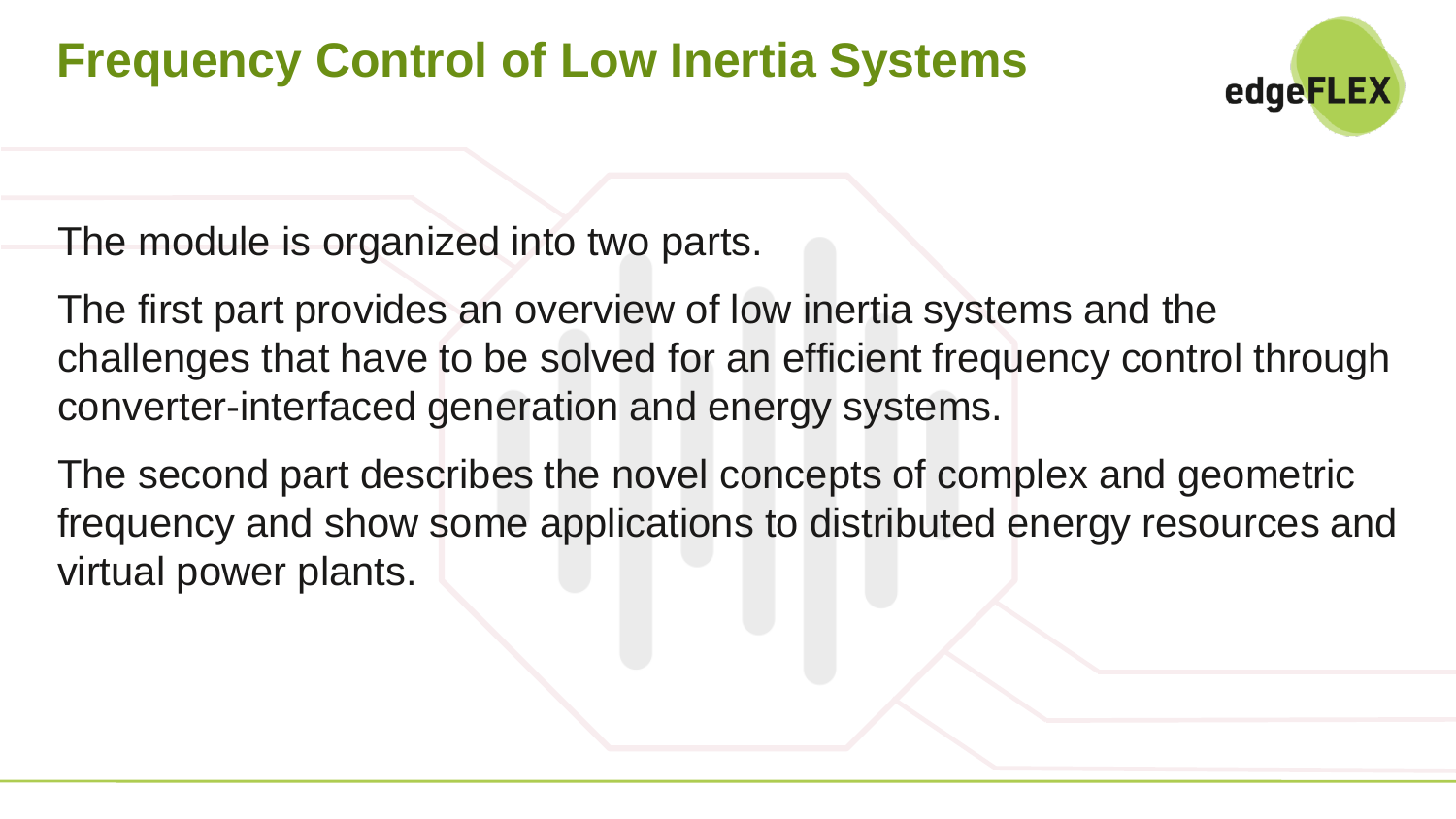# **Inertia Estimation and Allocation of Frequency Support Services in Low-Inertia Power Systems**



This module will be focused on the research concepts developed within edgeFLEX on topics related to inertia in future power systems with a high penetration of distributed energy resources.

An overview of inertia estimation and system-level inertia allocation algorithms will be presented.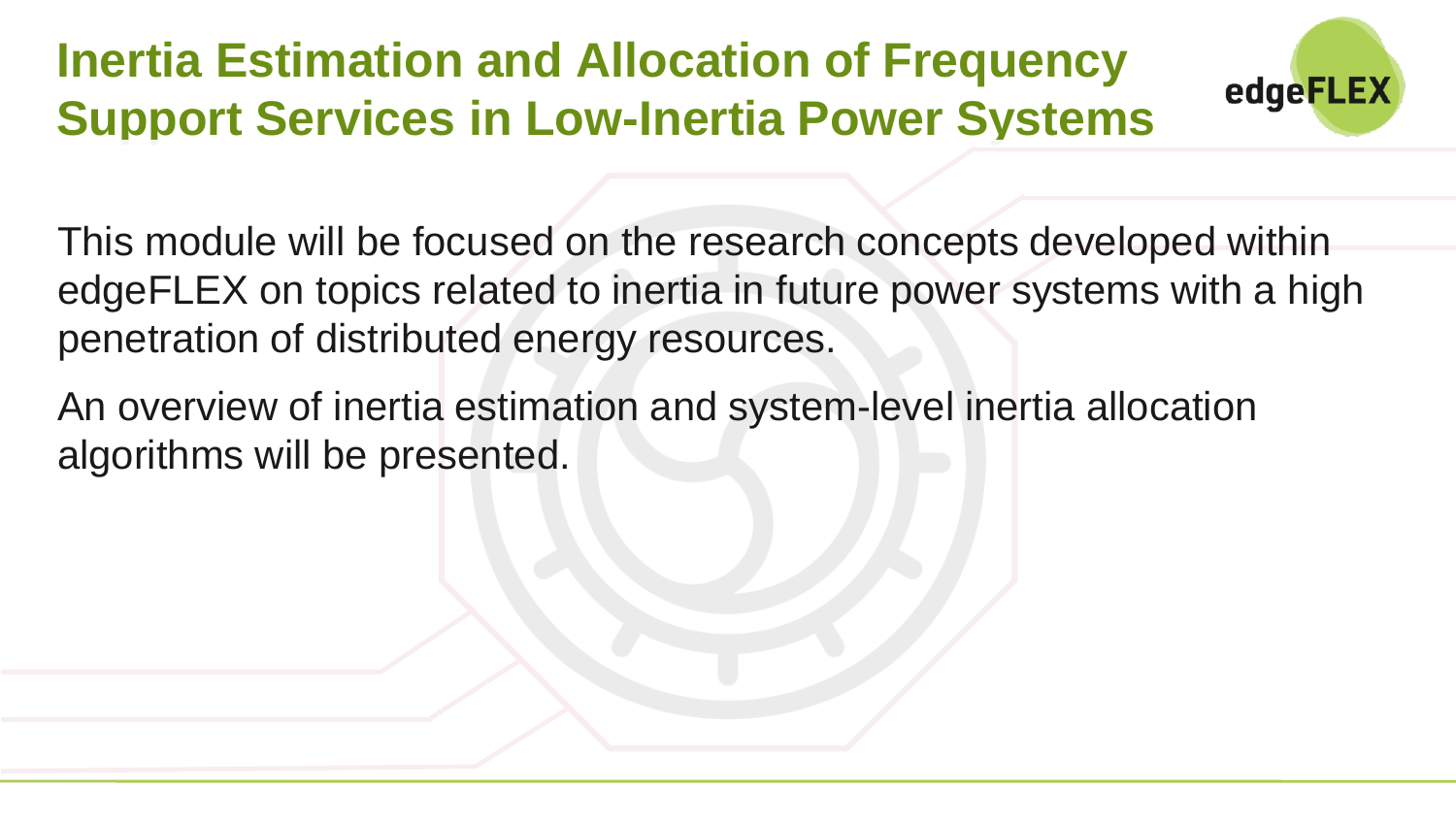# **Optimal balancing of RES with VPPs in a market environment**



- This module will present an overview of optimization methods applied to portfolios of assets within a VPP.
- The role of price and RES production forecast will be discussed. Such forecasts are key inputs into the optimization.
- The module will thus focus on the scalability of the balancing and forecasting methods with respect to the rising number of the assets.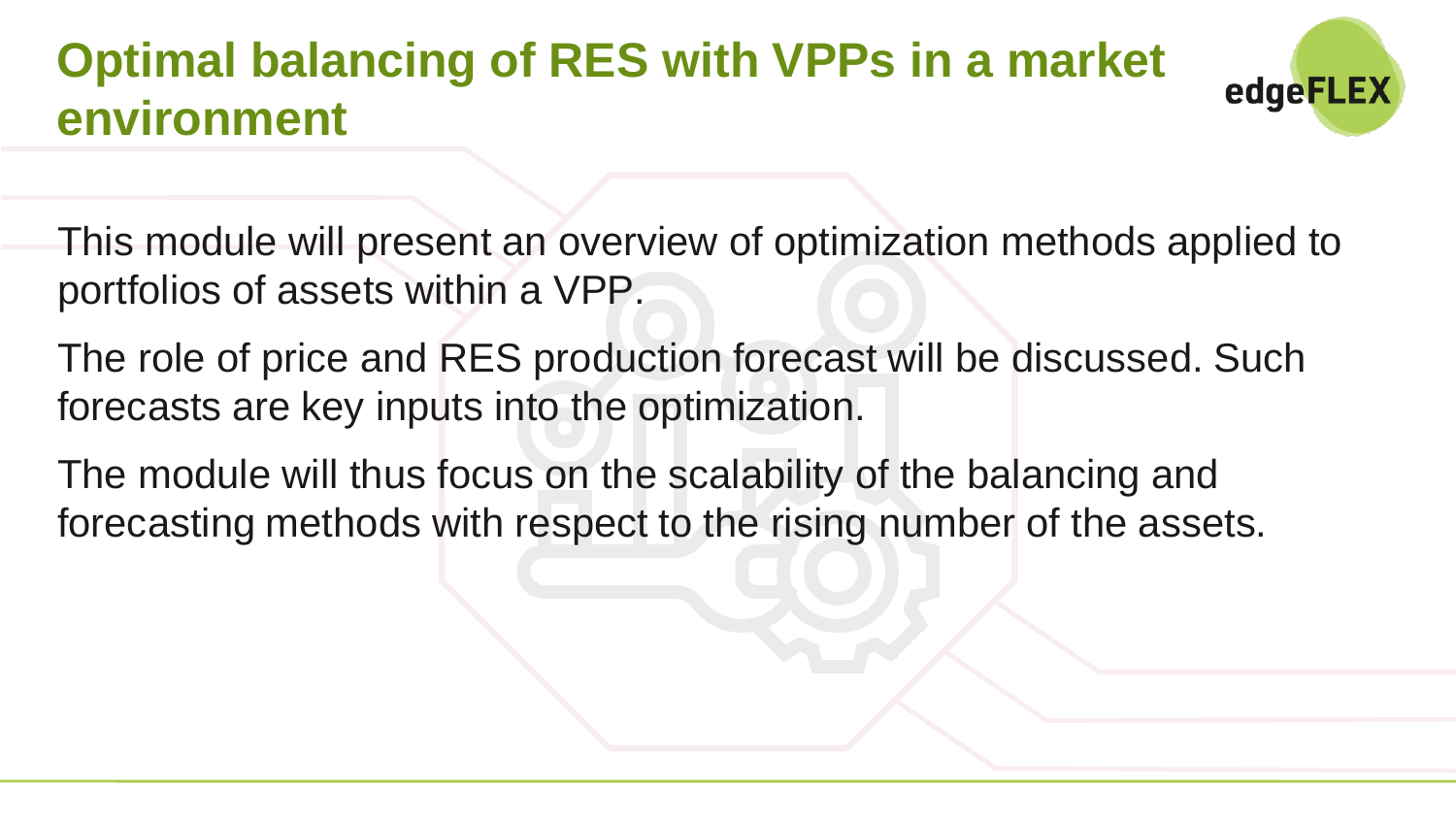# **Cloud-based data processing and low cost synchronized data acquisition**



This module will present the hardware and software stack used for the edgePMU design and implementation and will provide insights in modern cloud and container-based data processing as well as infrastructure management.

The advantages and challenges of different types of data samples synchronization with a focus on cloud-based data processing will be discussed.

In addition, a commercial PMU will be compared to the edgePMU.